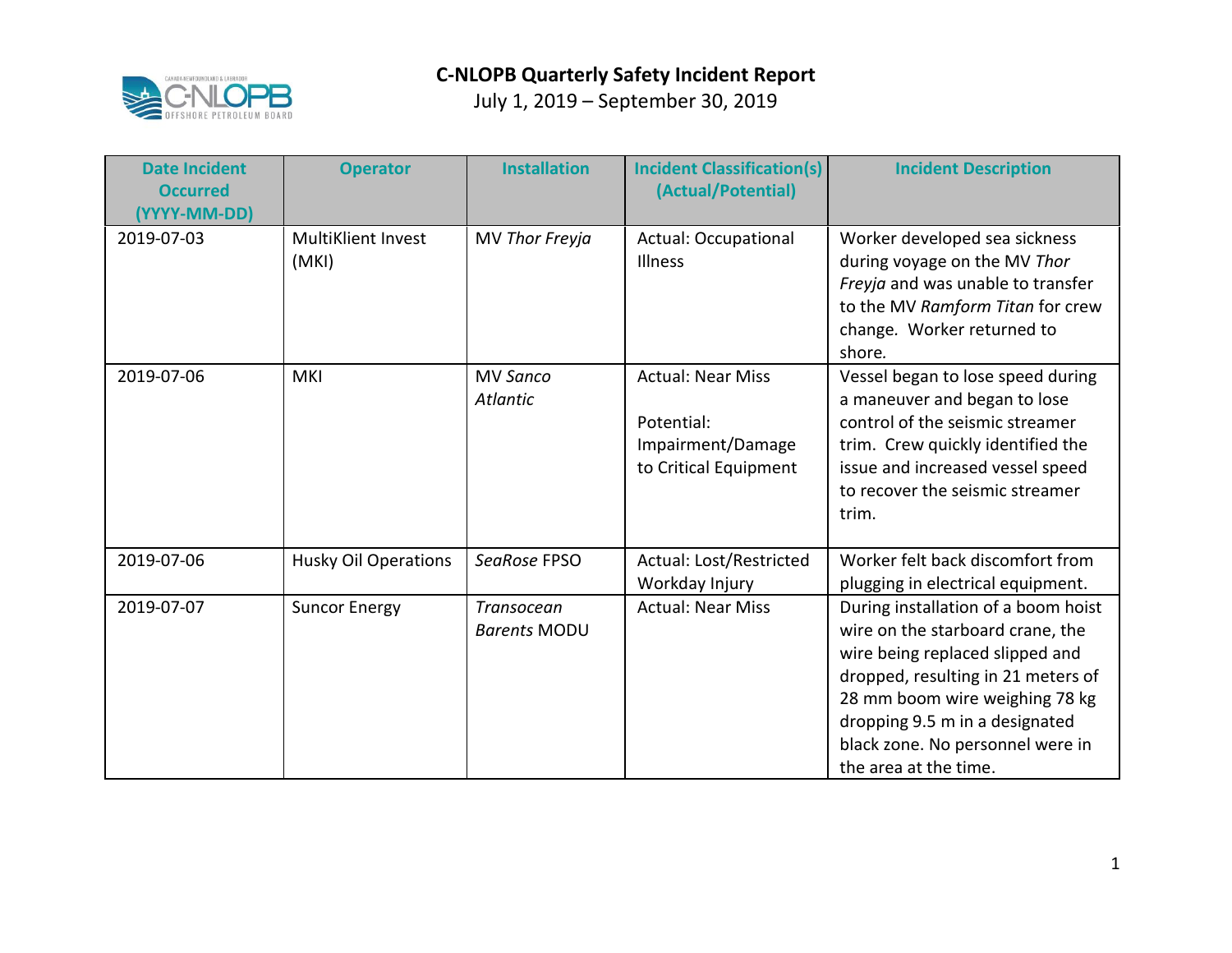

| 2019-07-08 | <b>Husky Oil Operations</b>                                 | SeaRose FPSO           | Actual:<br>Implementation of<br><b>Emergency Response</b><br>Plan &<br>Impairment/Damage<br>to Critical Equipment | Loss of turret communication<br>resulted in a general platform<br>alarm and emergency shutdown of<br>the facility.                                                                                                                                                                                                                |
|------------|-------------------------------------------------------------|------------------------|-------------------------------------------------------------------------------------------------------------------|-----------------------------------------------------------------------------------------------------------------------------------------------------------------------------------------------------------------------------------------------------------------------------------------------------------------------------------|
| 2019-07-14 | <b>Suncor Energy</b>                                        | <b>Terra Nova FPSO</b> | Actual:<br>Impairment/Damage<br>to Critical Equipment                                                             | Weekly lifeboat checks identified<br>that Lifeboat #5 bow thruster was<br>not working correctly. Lifeboat #5<br>was repaired and returned to<br>service.                                                                                                                                                                          |
| 2019-07-17 | Hibernia<br>Management and<br>Development<br>Company (HMDC) | Hibernia Platform      | Actual:<br>Implementation of<br><b>Emergency Response</b><br>Plan                                                 | Unplanned muster due to main<br>power generator trip, prompting a<br>general platform alarm.                                                                                                                                                                                                                                      |
| 2019-07-19 | <b>Suncor Energy</b>                                        | Helicopter             | Actual: Helicopter<br>Occurrence                                                                                  | Flight crew reported an<br>intermittent engine #1 power limit<br>and #1 full authority digital engine<br>control fault. No power loss<br>reported. Fault indications cleared<br>on their own and flight continued<br>to St. John's without further issue.<br>Maintenance was completed and<br>helicopter was returned to service. |
| 2019-07-20 | ExxonMobil Canada                                           | <b>Hebron Platform</b> | Actual:<br>Impairment/Damage<br>to Critical Equipment                                                             | Telecoms uninterruptable power<br>supply A switched to bypass<br>causing the backup battery<br>function to be out of service.                                                                                                                                                                                                     |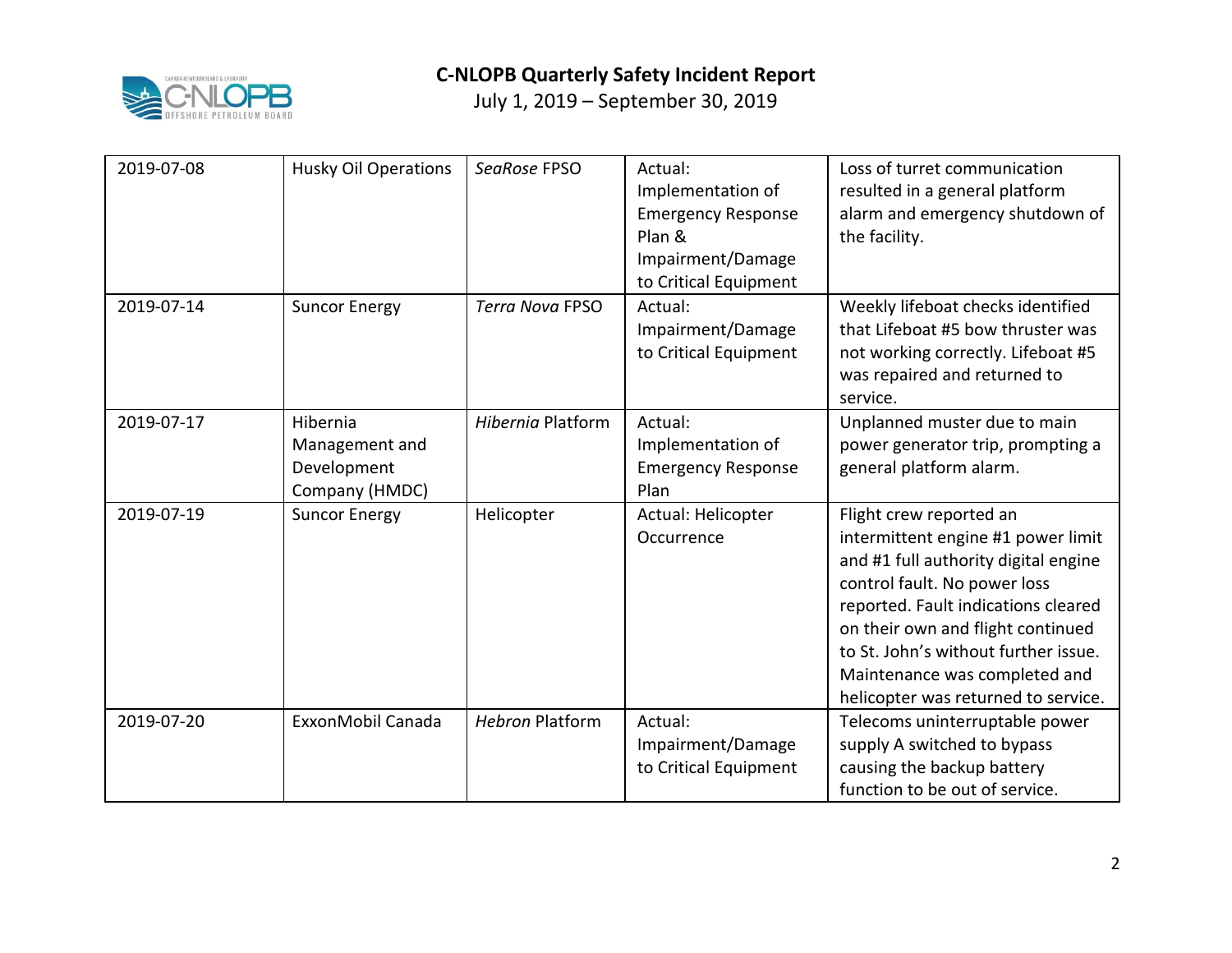

| 2019-07-25 | <b>HMDC</b>          | Helicopter                 | Actual: Helicopter<br>Occurrence                                                                  | During helicopter taxi, the pitot #3<br>heat light illuminated, indicating<br>an issue with the standby pitot<br>tube heating system. Pitot head<br>was replaced and helicopter was<br>returned to service. |
|------------|----------------------|----------------------------|---------------------------------------------------------------------------------------------------|-------------------------------------------------------------------------------------------------------------------------------------------------------------------------------------------------------------|
| 2019-07-26 | <b>Suncor Energy</b> | <b>Terra Nova FPSO</b>     | Actual:<br>Impairment/Damage<br>to Critical Equipment                                             | During routine checks, an O-ring<br>leak on one of the three<br>accumulators for the Torus IV was<br>identified. Part was replaced.                                                                         |
| 2019-07-27 | Equinor              | <b>MV Fugro</b><br>Synergy | Actual:<br>Implementation of<br><b>Emergency Response</b><br>Plan<br>Potential:<br>Fire/explosion | Fire alarm on MV Fugro Synergy<br>due to smoke detection at the<br>bonsun store, with smoke<br>reported coming from central<br>vacuum unit. Risk of fire was<br>assessed and eliminated by crew.            |
| 2019-07-28 | <b>HMDC</b>          | Hibernia<br>Platform       | Actual:<br>Impairment/Damage<br>to Critical Equipment                                             | Accumulator pumps were<br>engaging to repressurize<br>accumulator. Upon investigation,<br>pressure loss was observed at a<br>valve on the accumulator unit.                                                 |
| 2019-07-28 | <b>HMDC</b>          | Hibernia<br>Platform       | Actual: Lost/Restricted<br>Workday Injury &<br>Medevac                                            | Worker was attempting to ascend<br>a ladder when they felt discomfort<br>in their arm. Nurse determined an<br>onshore assessment was required.                                                              |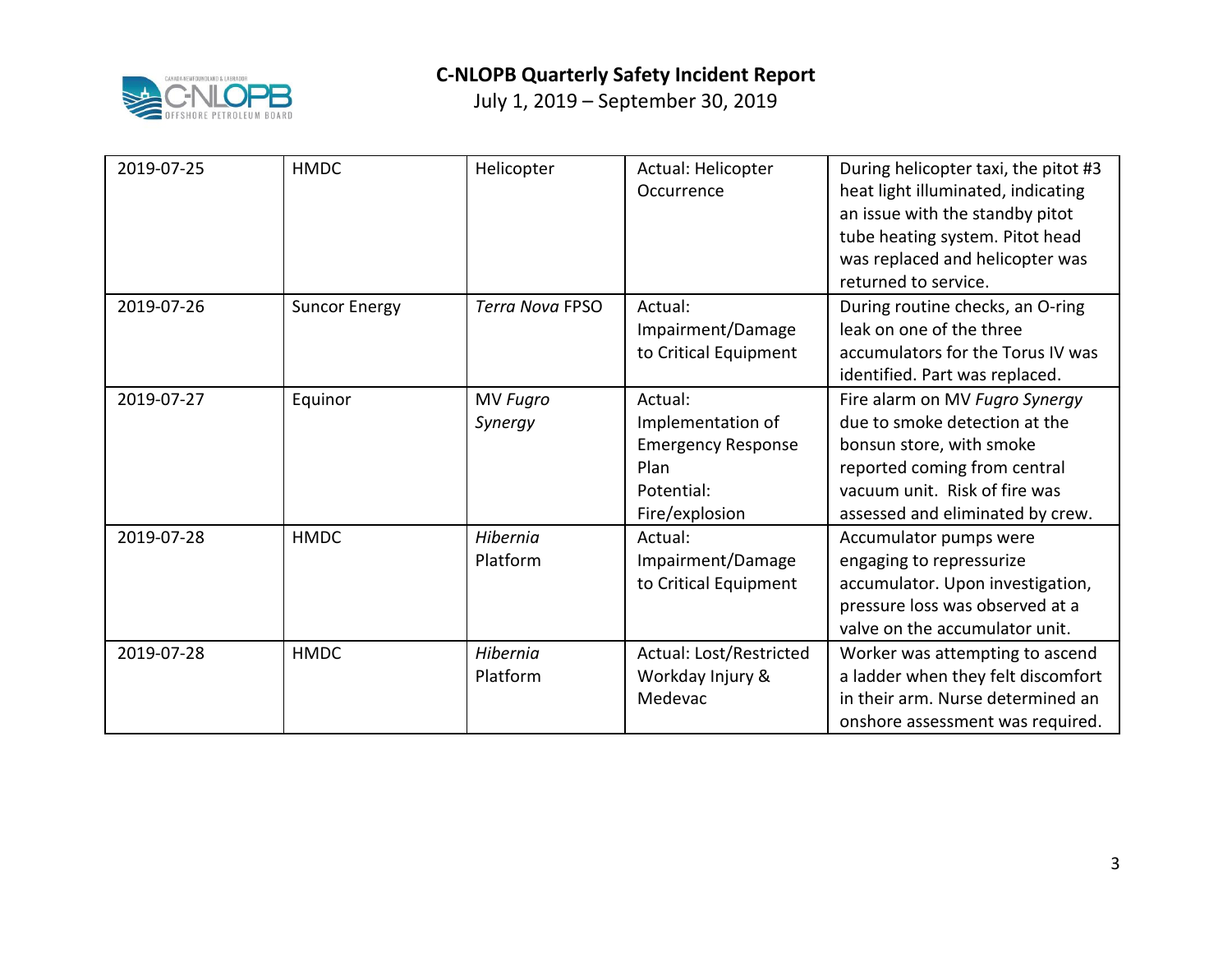

| 2019-07-30 | <b>Suncor Energy</b> | <b>Transocean</b><br><b>Barents MODU</b> | Actual:<br>Implementation of<br><b>Emergency Response</b><br>Plan | Hydrogen Sulfide (H <sub>2</sub> S) alarm<br>indicated 9 ppm of $H_2S$ at the<br>HVAC intake for the<br>shaker house. Sensor was<br>determined to be faulty and was<br>replaced.                           |
|------------|----------------------|------------------------------------------|-------------------------------------------------------------------|------------------------------------------------------------------------------------------------------------------------------------------------------------------------------------------------------------|
| 2019-08-03 | <b>HMDC</b>          | <b>West Aquarius</b><br><b>MODU</b>      | Actual:<br>Implementation of<br><b>Emergency Response</b><br>Plan | Unplanned muster due to faulty<br>sensor. The general alarm was<br>sounded, indicating high gas in the<br>drilling package HVAC ducting.                                                                   |
| 2019-08-03 | <b>Suncor Energy</b> | <b>Terra Nova FPSO</b>                   | Actual: Lost/Restricted<br>Workday Injury                         | Worker injured right thumb<br>while working on drill bit. Air in the<br>line was turned off but the hose<br>was not bled down, which caused<br>the drill to spin and bend the<br>worker's thumb backwards. |
| 2019-08-07 | <b>HMDC</b>          | <b>West Aquarius</b><br><b>MODU</b>      | Actual:<br>Implementation of<br><b>Emergency Response</b><br>Plan | Unplanned muster due to faulty<br>sensor. The H <sub>2</sub> S alarm was<br>sounded indicating presence of<br>H <sub>2</sub> S on the drill floor set back area.                                           |
| 2019-08-11 | <b>MKI</b>           | <b>MV Strait Hunter</b>                  | Actual:<br>Impairment/Damage<br>to Critical Equipment             | Vessel experienced a loss of<br>steering due to issue with<br>starboard steering pump. The<br>engine room was notified and<br>steering was restored (solenoid<br>replaced).                                |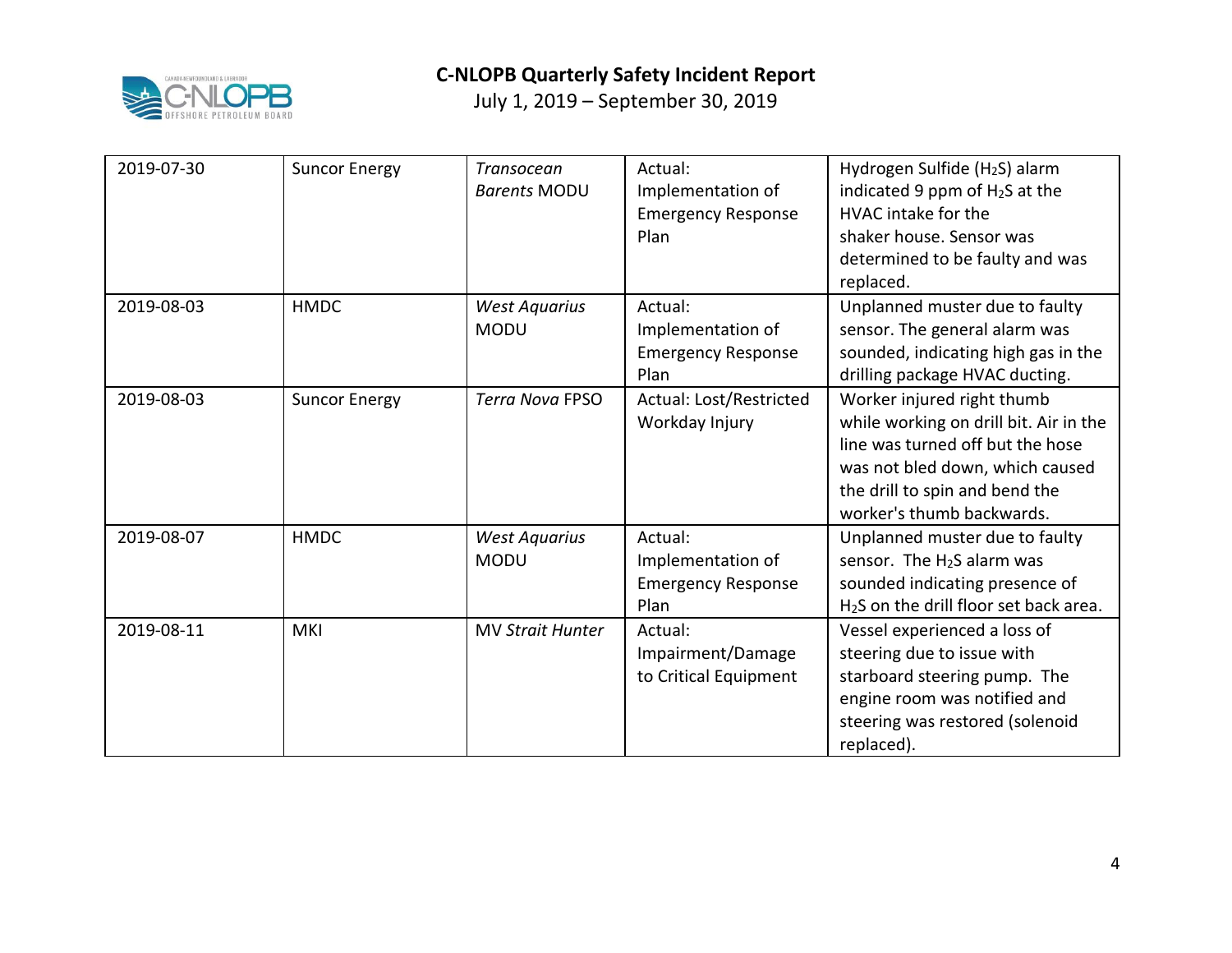

| 2019-08-13 | <b>HMDC</b>          | Helicopter                        | Actual: Helicopter<br>Occurrence                                          | On return flight from installation,<br>crew experienced an air<br>conditioning fail. The system was<br>reset and returned to normal<br>operations.                                                                                                                                             |
|------------|----------------------|-----------------------------------|---------------------------------------------------------------------------|------------------------------------------------------------------------------------------------------------------------------------------------------------------------------------------------------------------------------------------------------------------------------------------------|
| 2019-08-14 | <b>Suncor Energy</b> | Transocean<br><b>Barents MODU</b> | Actual:<br>Impairment/Damage<br>to Critical Equipment                     | During annual visual inspection, a<br>crack was noticed on the corner of<br>a clutch dog on the intermediate<br>gear for anchor winch 7/8. Winch<br>was repaired and returned to<br>service.                                                                                                   |
| 2019-08-17 | <b>HMDC</b>          | <b>Hibernia Platform</b>          | Actual:<br>Implementation of<br><b>Emergency Response</b><br>Plan & Spill | After the platform experienced a<br>loss of main power and<br>subsequent pressure decay in air<br>lines which hold deluge release<br>valves closed, deluge water was<br>released into multiple areas and<br>resulted in overflow of the<br>hazardous open drains tank and oil<br>spill to sea. |
| 2019-08-17 | ExxonMobil Canada    | <b>Hebron Platform</b>            | Actual:<br>Impairment/Damage<br>to Critical Equipment                     | General platform alarm due to<br>solenoid fault following<br>deluge system testing.                                                                                                                                                                                                            |
| 2019-08-18 | <b>HMDC</b>          | Hibernia Platform                 | Actual:<br>Impairment/Damage<br>to Critical Equipment                     | Firewater pump B was taken out of<br>service due to water ingress into<br>the control panel.                                                                                                                                                                                                   |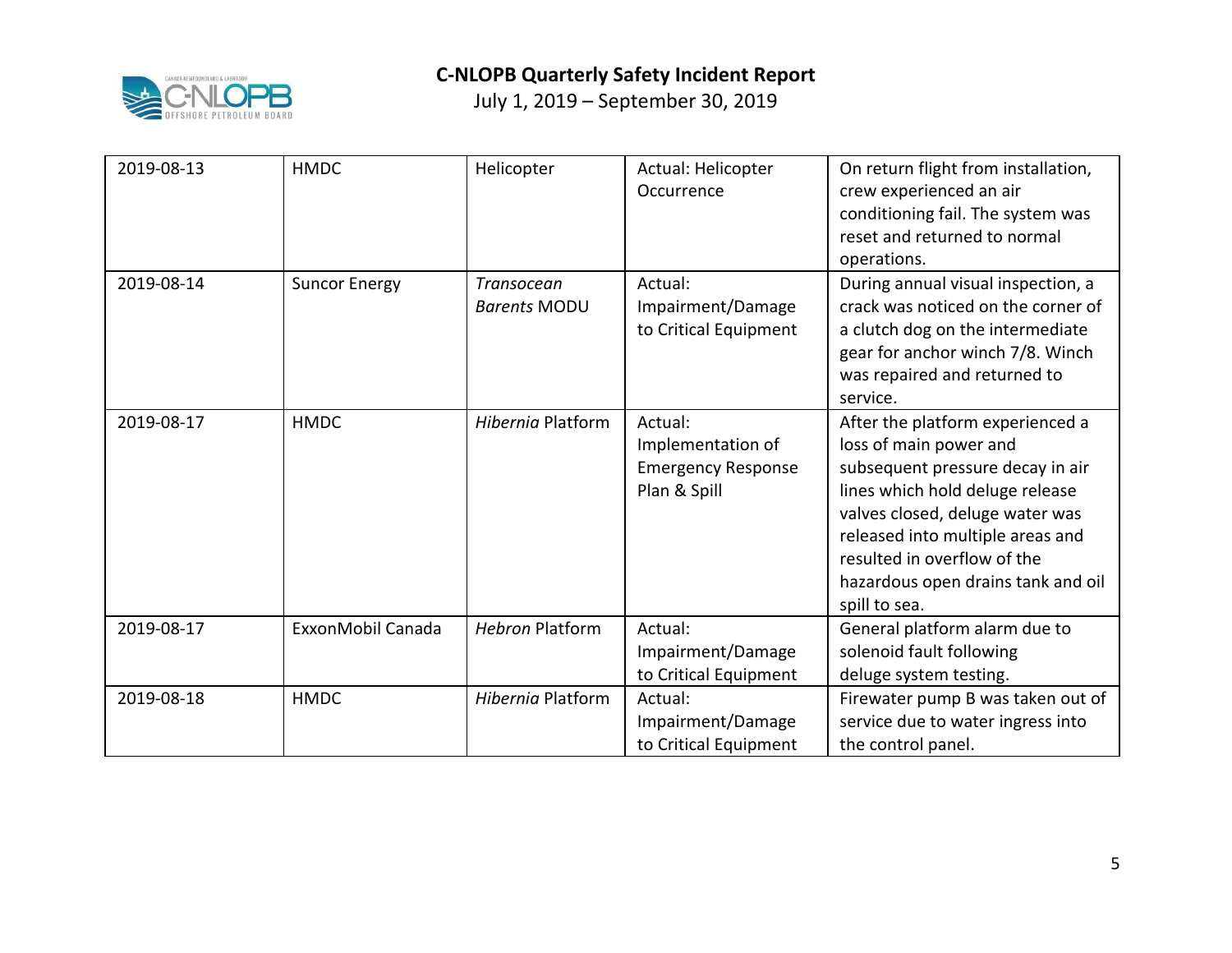

| 2019-08-18 | <b>HMDC</b>                 | Hibernia Platform                    | Actual:<br>Impairment/Damage<br>to Critical Equipment              | Seatbelts in coxswain and assistant<br>coxswain chairs on lifeboat 5 were<br>unserviceable so they were<br>replaced.                                                     |
|------------|-----------------------------|--------------------------------------|--------------------------------------------------------------------|--------------------------------------------------------------------------------------------------------------------------------------------------------------------------|
| 2019-08-18 | <b>MKI</b>                  | M/V Strait<br>Hunter                 | Actual:<br>Impairment/Damage<br>to Critical Equipment              | Vessel experienced a loss of<br>steering due to issue with<br>starboard steering pump. The<br>engine room was notified and<br>steering was restored (valve<br>replaced). |
| 2019-08-21 | <b>HMDC</b>                 | Hibernia Platform                    | Actual: Medevac<br>Potential:<br>Lost/Restricted<br>Workday Injury | While working on elevator inserts<br>on the top drive system, the<br>worker's left arm came in contact<br>with the elevator latch.                                       |
| 2019-08-22 | <b>HMDC</b>                 | <b>West Aquarius</b><br><b>MODU</b>  | Actual:<br>Implementation of<br><b>Emergency Response</b><br>Plan  | Unplanned muster due to the<br>result of a faulty sensor in wireline<br>unit.                                                                                            |
| 2019-08-23 | ExxonMobil Canada           | <b>Hebron Platform</b>               | Actual: Medevac<br>Potential:<br>Major Injury                      | Worker had a small residual<br>chemical spray to the right side of<br>the face/eye, underneath the face<br>shield.                                                       |
| 2019-08-23 | <b>Husky Oil Operations</b> | <b>Henry Goodrich</b><br><b>MODU</b> | Actual: Leak of<br><b>Hazardous Substance</b>                      | Accidental accumulation of $H_2S$ in<br>the pit room.                                                                                                                    |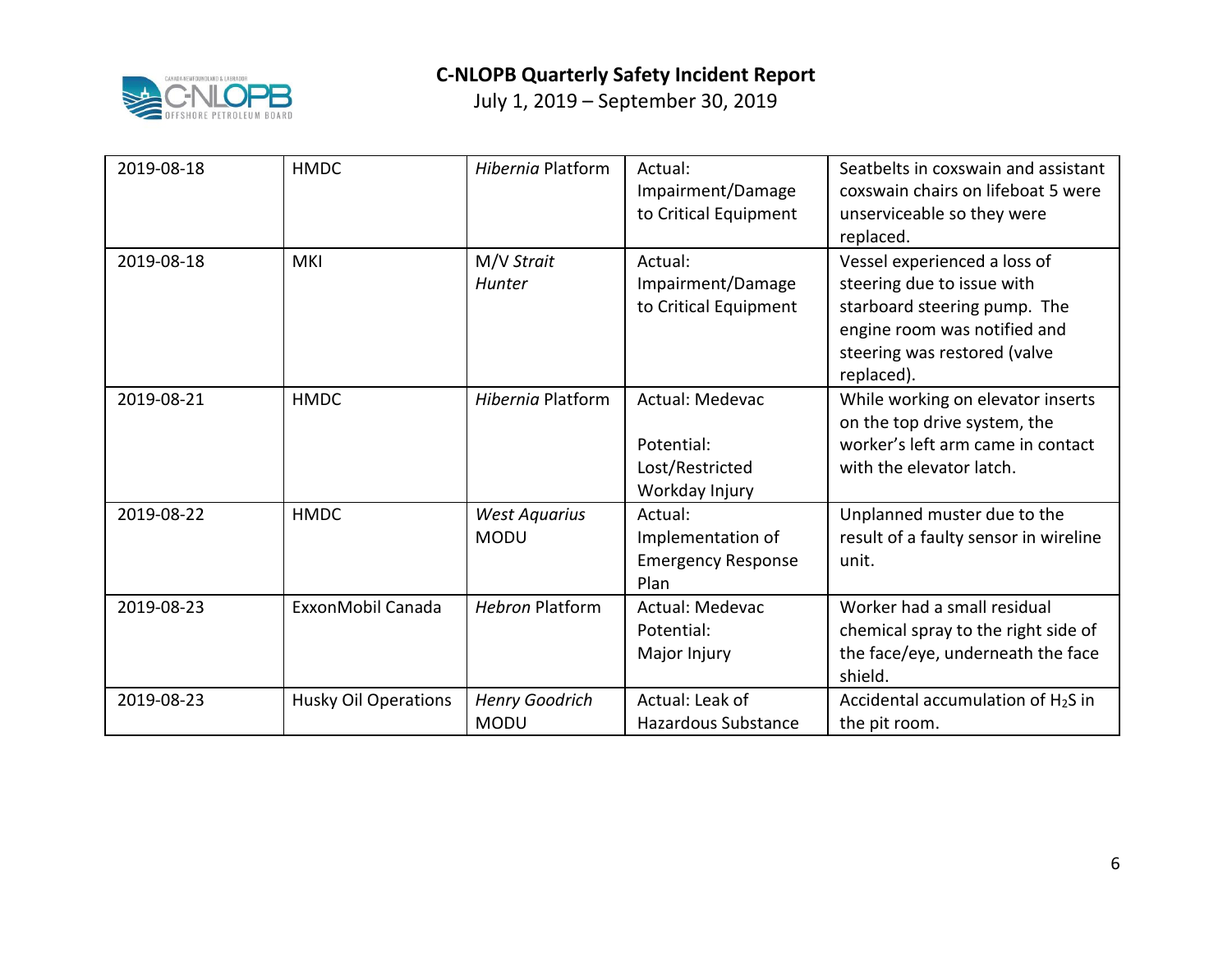

| 2019-08-24 | ExxonMobil Canada                          | <b>Hebron Platform</b>       | Actual:<br>Impairment/Damage<br>to Critical Equipment &<br>Significant<br><b>Hydrocarbon Release</b> | Three gas detectors on main deck<br>mezzanine showed low level gas.<br>Leak path was determined and<br>spare component was installed.                                                                                                                                                                |
|------------|--------------------------------------------|------------------------------|------------------------------------------------------------------------------------------------------|------------------------------------------------------------------------------------------------------------------------------------------------------------------------------------------------------------------------------------------------------------------------------------------------------|
| 2019-08-25 | Petroleum Geo-<br><b>Services</b><br>(PGS) | M/V Sanco<br><b>Atlantic</b> | Actual:<br>Implementation of<br><b>Emergency Response</b><br>Plan<br>Potential:<br>Fire/Explosion    | Approximately 20 litres of lube oil<br>leaked in a cracked pipe, with<br>some spraying onto surrounding<br>hot surfaces. This generated<br>smoke to activate fire detection. It<br>was quickly determined that there<br>was no visible fire and the leaking<br>pipe was replaced.                    |
| 2019-08-25 | <b>HMDC</b>                                | Hibernia Platform            | Actual:<br>Impairment/Damage<br>to Critical Equipment                                                | Duty diesel fire water pump A was<br>found to have an impairment and<br>did not start.                                                                                                                                                                                                               |
| 2019-08-27 | <b>HMDC</b>                                | Helicopter                   | Actual: Helicopter<br>Occurrence                                                                     | Helicopter experienced a<br>momentary active vibration<br>control degrade fault while on<br>route to St. John's. Crew reset the<br>system in flight. The fault<br>eventually returned. Helicopter<br>landed without incident and the<br>fault was rectified on the ground<br>by the maintenance crew |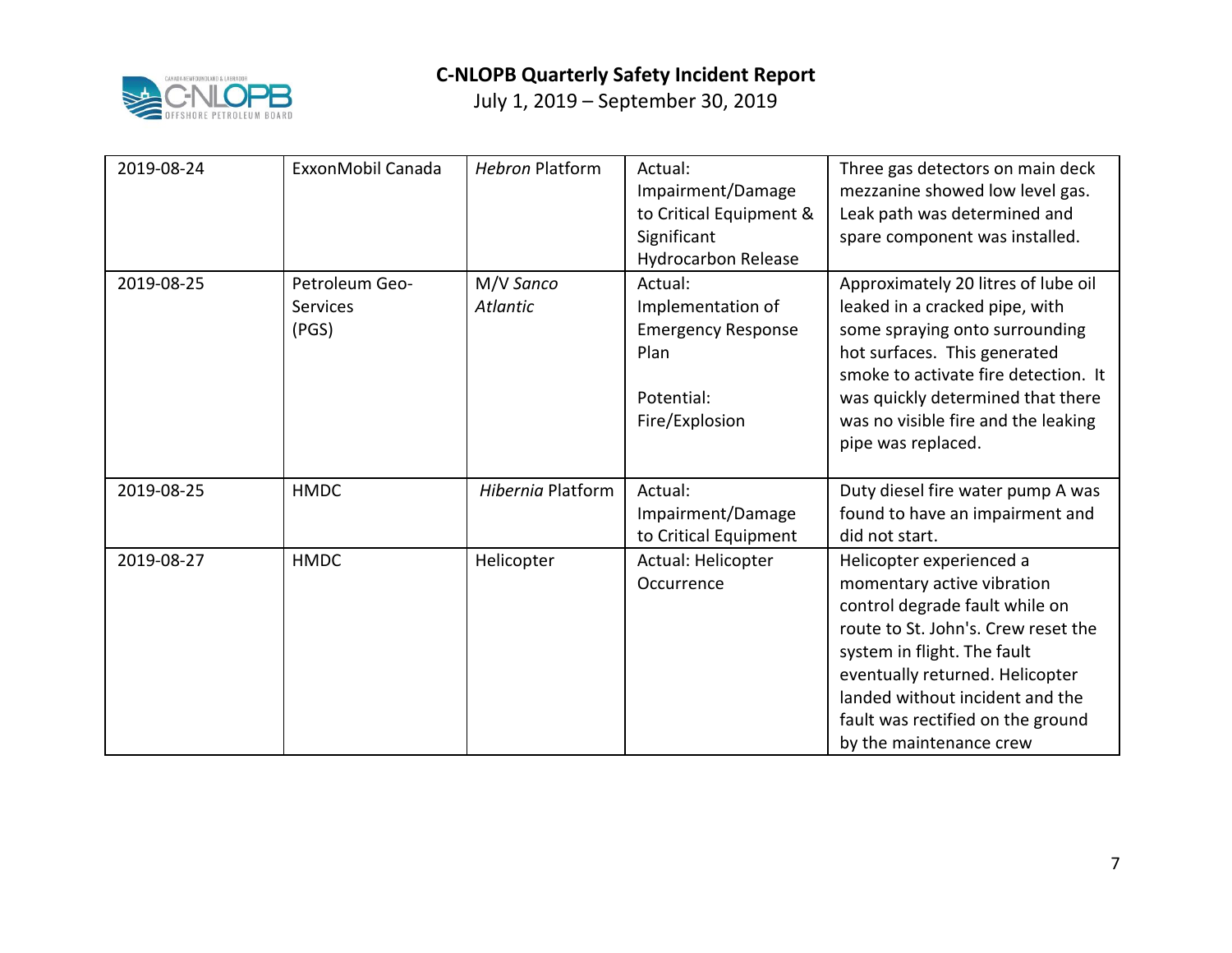

| 2019-08-29 | <b>Husky Oil Operations</b> | SeaRose FPSO                         | Actual:<br>Implementation of<br><b>Emergency Response</b><br>Plan | General platform alarm was<br>initiated as a result of galley<br>refrigerant detection device high<br>level reading. Upon fire team<br>investigation of the area, it was<br>confirmed that no refrigerant leak<br>had occurred.        |
|------------|-----------------------------|--------------------------------------|-------------------------------------------------------------------|----------------------------------------------------------------------------------------------------------------------------------------------------------------------------------------------------------------------------------------|
| 2019-08-31 | Husky Oil<br>Operations     | <b>Henry Goodrich</b><br><b>MODU</b> | Actual: Lost/Restricted<br>Workday Injury                         | While walking, the worker's arm<br>hooked into a bar protruding from<br>a tool storage cabinet causing their<br>body to twist. Back pain worsened<br>over the following days and<br>worker was sent onshore for<br>further assessment. |
| 2019-08-31 | PGS                         | M/V Thor Magni                       | Actual:<br>Impairment/Damage<br>to Critical Equipment             | Loss of propulsion for a period of<br>about five minutes (the other<br>vessel in the area was notified so<br>they could keep their distance).                                                                                          |
| 2019-09-05 | <b>Suncor Energy</b>        | <b>Terra Nova FPSO</b>               | Actual:<br>Impairment/Damage<br>to Critical Equipment             | During a routine test a deluge skid<br>clack valve was found to be<br>inoperable due to it being installed<br>in the reverse direction. Deluge<br>skid was subsequently reinstated<br>for service.                                     |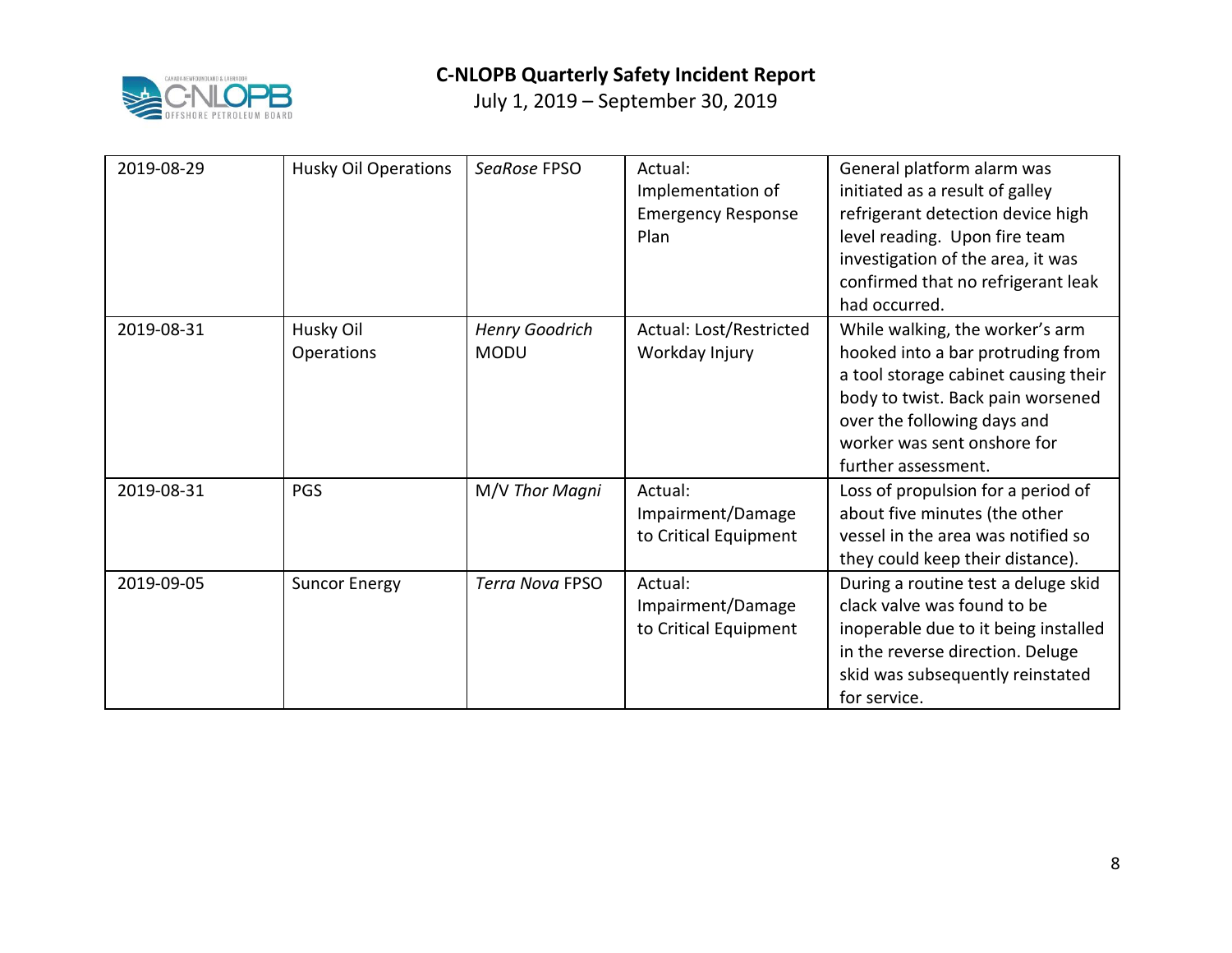

| 2019-09-06 | <b>Husky Oil Operations</b> | SeaRose FPSO        | Actual:<br>Implementation of<br><b>Emergency Response</b><br>Plan | A general platform alarm and<br>emergency shutdown were<br>activated on the SeaRose FPSO<br>from the vessels forward turret |
|------------|-----------------------------|---------------------|-------------------------------------------------------------------|-----------------------------------------------------------------------------------------------------------------------------|
|            |                             |                     |                                                                   | area. Deluge was automatically                                                                                              |
|            |                             |                     |                                                                   | triggered and the facility topsides<br>successfully depressurized as                                                        |
|            |                             |                     |                                                                   | designed. Investigation revealed                                                                                            |
|            |                             |                     |                                                                   | that a fitting in the pneumatic heat<br>detection had parted.                                                               |
| 2019-09-06 | <b>Suncor Energy</b>        | Transocean          | Actual: Major Injury &                                            | Worker suffered chest                                                                                                       |
|            |                             | <b>Barents MODU</b> | Medevac                                                           | injury after being pinned between                                                                                           |
|            |                             |                     |                                                                   | a handrail and a handling adaptor                                                                                           |
|            |                             |                     | Potential: Fatality                                               | on the main side tubular feeding                                                                                            |
|            |                             |                     |                                                                   | machine. The adaptor, which                                                                                                 |
|            |                             |                     |                                                                   | weighed 1400 kg, hinged when                                                                                                |
|            |                             |                     |                                                                   | starboard crane hook was raised                                                                                             |
|            |                             |                     |                                                                   | after getting caught in the adaptor.                                                                                        |
| 2019-09-07 | <b>Husky Oil Operations</b> | SeaRose FPSO        | Actual:                                                           | High/high alarm on                                                                                                          |
|            |                             |                     | Implementation of                                                 | accommodations air intake $H_2S$                                                                                            |
|            |                             |                     | <b>Emergency Response</b>                                         | detector resulting in general                                                                                               |
|            |                             |                     | Plan                                                              | platform alarm. Following full                                                                                              |
|            |                             |                     |                                                                   | muster, the fire team investigation                                                                                         |
|            |                             |                     |                                                                   | revealed the cause was a sensor                                                                                             |
|            |                             |                     |                                                                   | failure with false activation.                                                                                              |
|            |                             |                     |                                                                   | Detector was replaced and system<br>returned to full functionality.                                                         |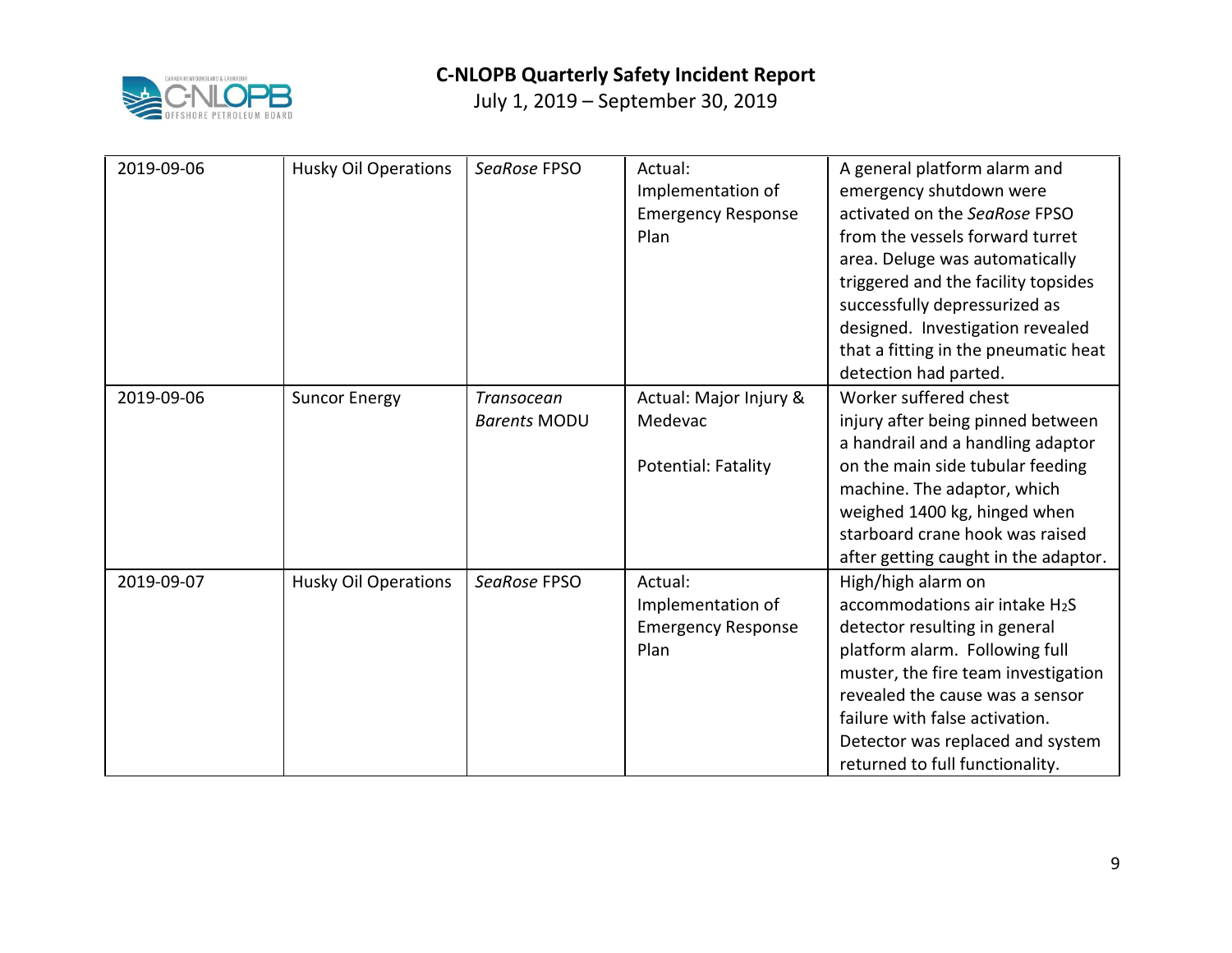

| 2019-09-08 | <b>Husky Oil Operations</b> | <b>Henry Goodrich</b><br><b>MODU</b> | Actual:<br>Impairment/Damage<br>to Critical Equipment             | Power lost to mud logging unit<br>causing impairment to geo<br>services interact system.                                                                                                                                                           |
|------------|-----------------------------|--------------------------------------|-------------------------------------------------------------------|----------------------------------------------------------------------------------------------------------------------------------------------------------------------------------------------------------------------------------------------------|
| 2019-09-09 | <b>HMDC</b>                 | Hibernia Platform                    | Actual:<br>Impairment/Damage<br>to Critical Equipment             | Firewater line including two<br>sprinkler nozzles became<br>disconnected.                                                                                                                                                                          |
| 2019-09-11 | ExxonMobil Canada           | Helicopter                           | Actual: Helicopter<br>Occurrence                                  | While on the deck of the<br>installation the helicopter<br>experienced an air data computer<br>failure. The system was reset while<br>on the helideck and returned to St.<br>John's without further incident.                                      |
| 2019-09-12 | ExxonMobil Canada           | <b>Hebron Platform</b>               | Actual:<br>Implementation of<br><b>Emergency Response</b><br>Plan | While preparing for upgrades a<br>general platform alarm sounded<br>due to a failure of the central<br>equipment room controller.                                                                                                                  |
| 2019-09-12 | ExxonMobil Canada           | Helicopter                           | Actual: Helicopter<br>Occurrence                                  | While on deck of the installation, a<br>full-authority digital engine control<br>1 and 2 fault was reported. The<br>pilots shut down and reset the<br>system and the faults were<br>cleared. The flight continued to St.<br>John's with no issues. |
| 2019-09-13 | <b>Suncor Energy</b>        | <b>Terra Nova FPSO</b>               | Actual: Leak of<br><b>Hazardous Substance</b>                     | After biocide was decanted, it was<br>discovered that an estimated 600<br>liters of biocide had overflowed<br>the biocide tank into a bunded<br>area. There was no release to the<br>environment.                                                  |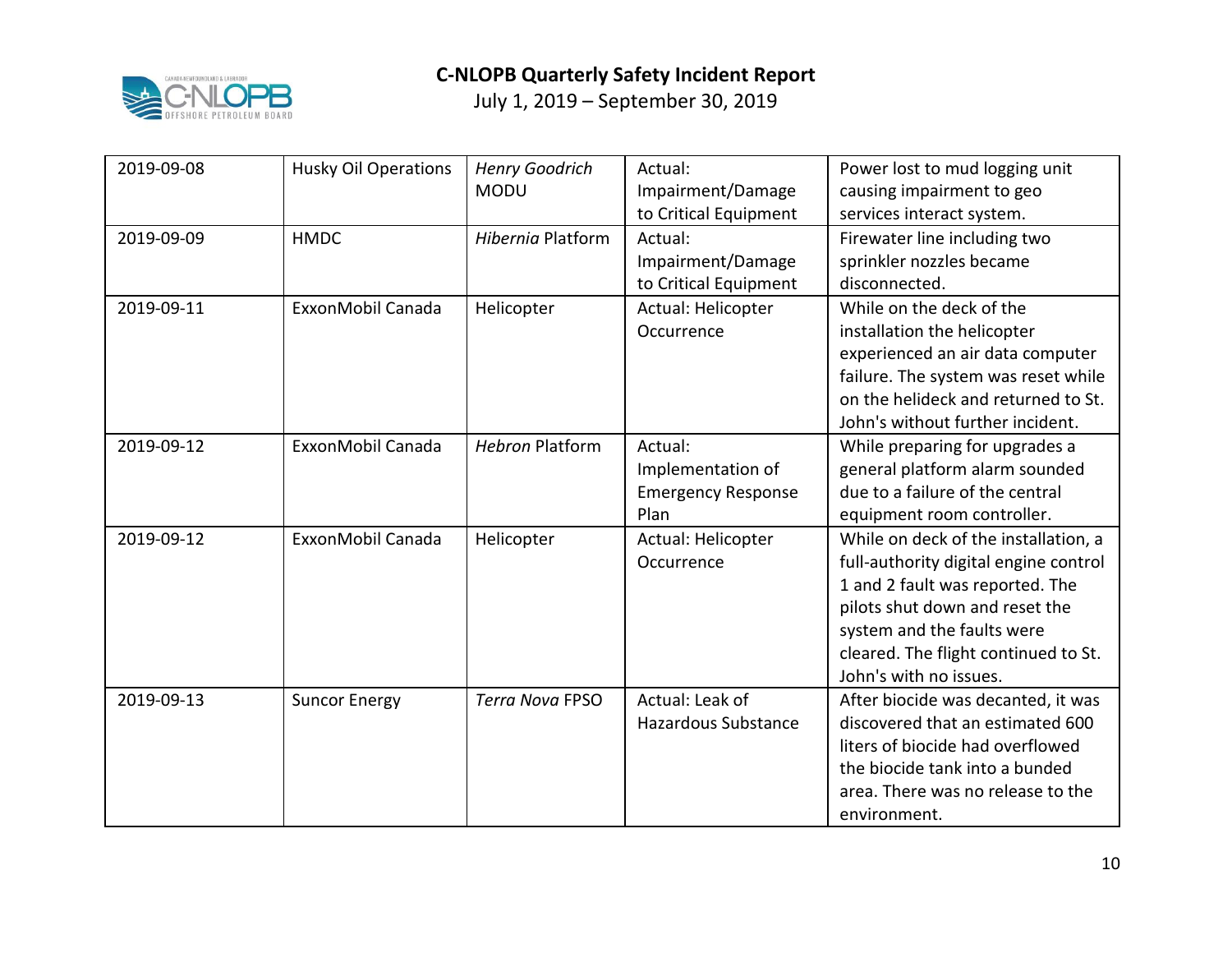

| 2019-09-19 | <b>HMDC</b>                 | <b>West Aquarius</b><br><b>MODU</b> | <b>Actual: Near Miss</b>                                          | While moving drill pipe using the<br>pipe deck pipe handler crane,<br>worker heard a noise and<br>observed that the railing around<br>the crane maintenance platform<br>had come in contact with the top<br>of the subsea v-doors (the railing<br>had struck and damaged the<br>crane's winch motor). There were<br>no dropped objects and no<br>personnel were in the area. All<br>barriers were in place at the time<br>of the incident. |
|------------|-----------------------------|-------------------------------------|-------------------------------------------------------------------|--------------------------------------------------------------------------------------------------------------------------------------------------------------------------------------------------------------------------------------------------------------------------------------------------------------------------------------------------------------------------------------------------------------------------------------------|
| 2019-09-21 | <b>HMDC</b>                 | <b>West Aquarius</b><br><b>MODU</b> | Actual:<br>Implementation of<br><b>Emergency Response</b><br>Plan | There was an unplanned muster<br>due to a faulty gas sensor in the<br>drilling utility room.                                                                                                                                                                                                                                                                                                                                               |
| 2019-09-22 | <b>Husky Oil Operations</b> | SeaRose FPSO                        | Actual:<br>Impairment/Damage<br>to Critical Equipment             | During planned maintenance<br>involving flow testing of a fire<br>zone, the associated deluge valve<br>would not reseat closed following<br>the flow test. The deluge valve<br>was isolated and a manual bypass<br>was made available while a<br>replacement deluge valve was<br>installed.                                                                                                                                                |